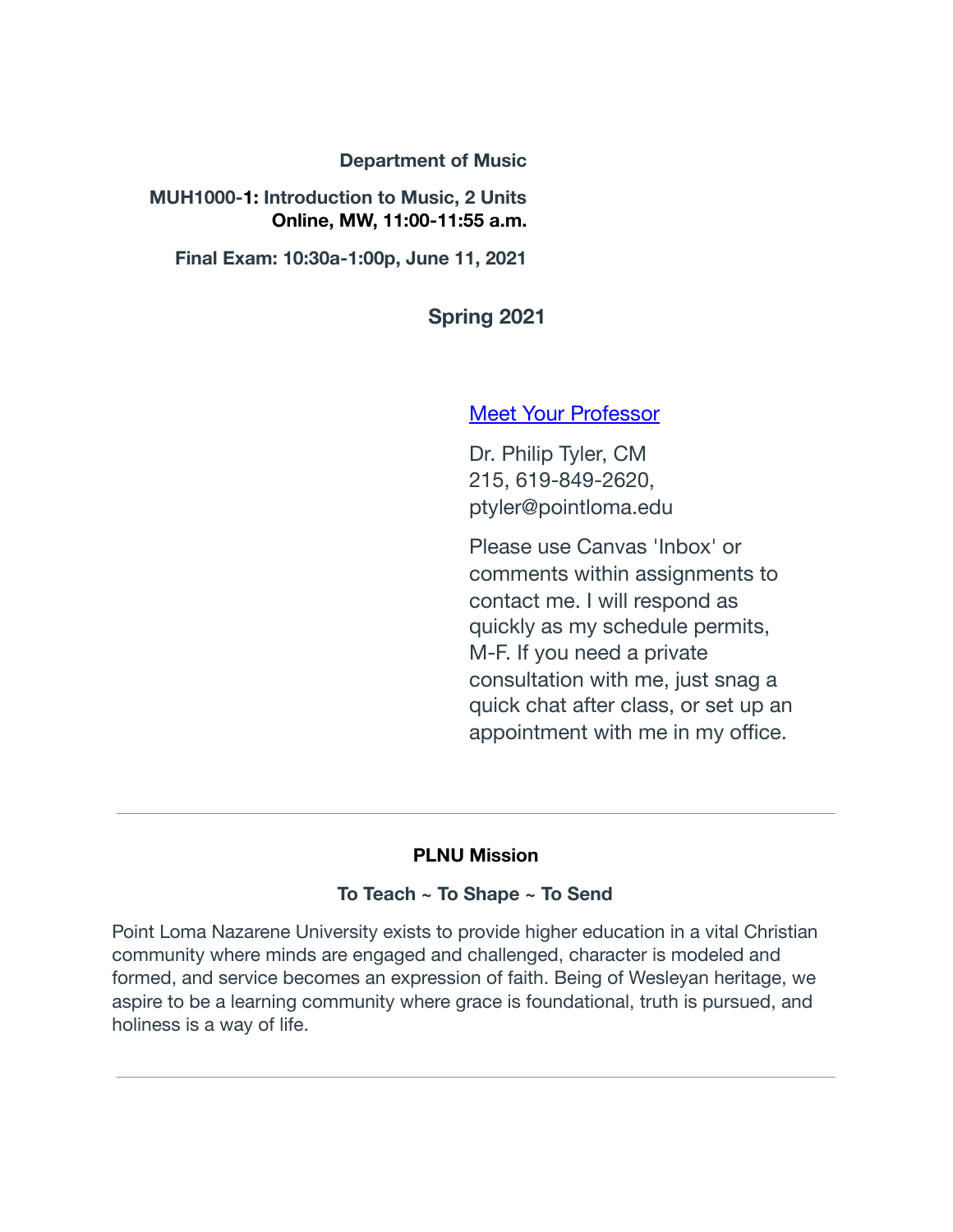## **COURSE DESCRIPTION**

**Catalog description:** Treats the development and significance of music in the Western world with emphasis on outstanding works by the world's great composers of music. Offered every fall and spring semester.

**Professor's description:** In the interest of building the necessary skills, appreciation, and understanding (as well as establishing the necessary behavior patterns) for a life of music patronage, the central idea of this version of MUH1000 is for the student to attend three pre-chosen "live"\* performances, having prepared to be a savvy concertgoer to those specific performances. This preparation is accomplished using interactive internet technologies that deliver course content, facilitate research projects, and foster communication and collaboration within the course community.

\*During the pandemic, these will be pre-recorded live performances.

## **FOUNDATIONAL EXPLORATIONS MISSION STATEMENT**

PLNU provides a foundational course of study in the liberal arts informed by the life, death, and resurrection of Jesus Christ. In keeping with the Wesleyan tradition, the curriculum equips students with a broad range of knowledge and skills within and across disciplines to enrich major study, lifelong learning, and vocational service as Christ-like participants in the world's diverse societies and culture.

# **APPLICABLE FOUNDATIONAL EXPLORATIONS LEARNING OUTCOME (FELO)**

**2.b. Arts Appreciation:** Students will  **understand**  and **appreciate**  diverse forms of artistic expression.

IMPLEMENTATION: To assess students' learning in terms of FE Outcome 2.b., a required post-performance report will be assessed using a rubric based on the three shared CLOs listed in the section below.

# **NOTE: You must complete this signature assignment in order to pass this course!**

# **COURSE LEARNING OUTCOMES**

The central goal of this course is *cultivating a community of savvy concertgoers*  who show **understanding**  and **appreciation**  of music by demonstrating **conversance**  with selected musical works. To that end, the successful student will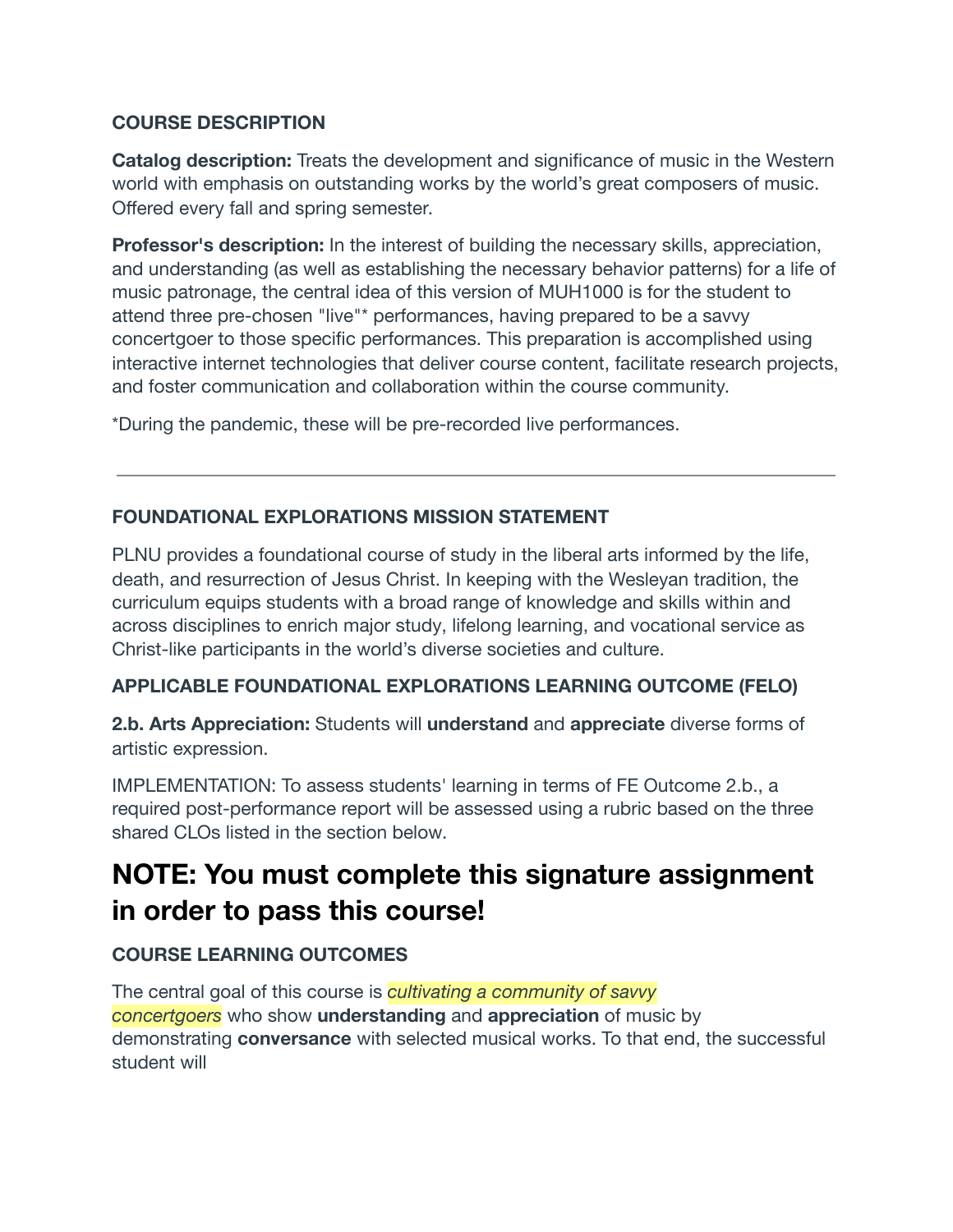- o Identify style **periods**  of selected musical works;
- o Integrate applicable music **terms**  in descriptions of selected musical works;
- o Synthesize relevant music **topics**  in descriptions of selected musical works;
- o Evaluate salient **features**  heard in selected musical works.

In terms of IDEA Learning Objectives, you will be

- o "gaining a basic **understanding**  of the subject (e.g., factual knowledge...generalizations...)" In the process, you will be
- o "gaining a broader **understanding**  and **appreciation**  of intellectual/cultural activity (music...)."

In terms of shared CLOs aligned with the FELO listed in the section above:

- o Students will be able to evaluate and articulate **personal experiences**  through attending live concerts.
- o Students will be able to demonstrate an understanding of **historical/cultural perspectives**  about the music.
- o Students will be able to recognize and describe **basic music concepts** (such as form, harmony, melody, and rhythm) using correct terminology.

## **DIAGRAM SHOWING RELATIONSHIP AMONG LISTED LEARNING OUTCOMES**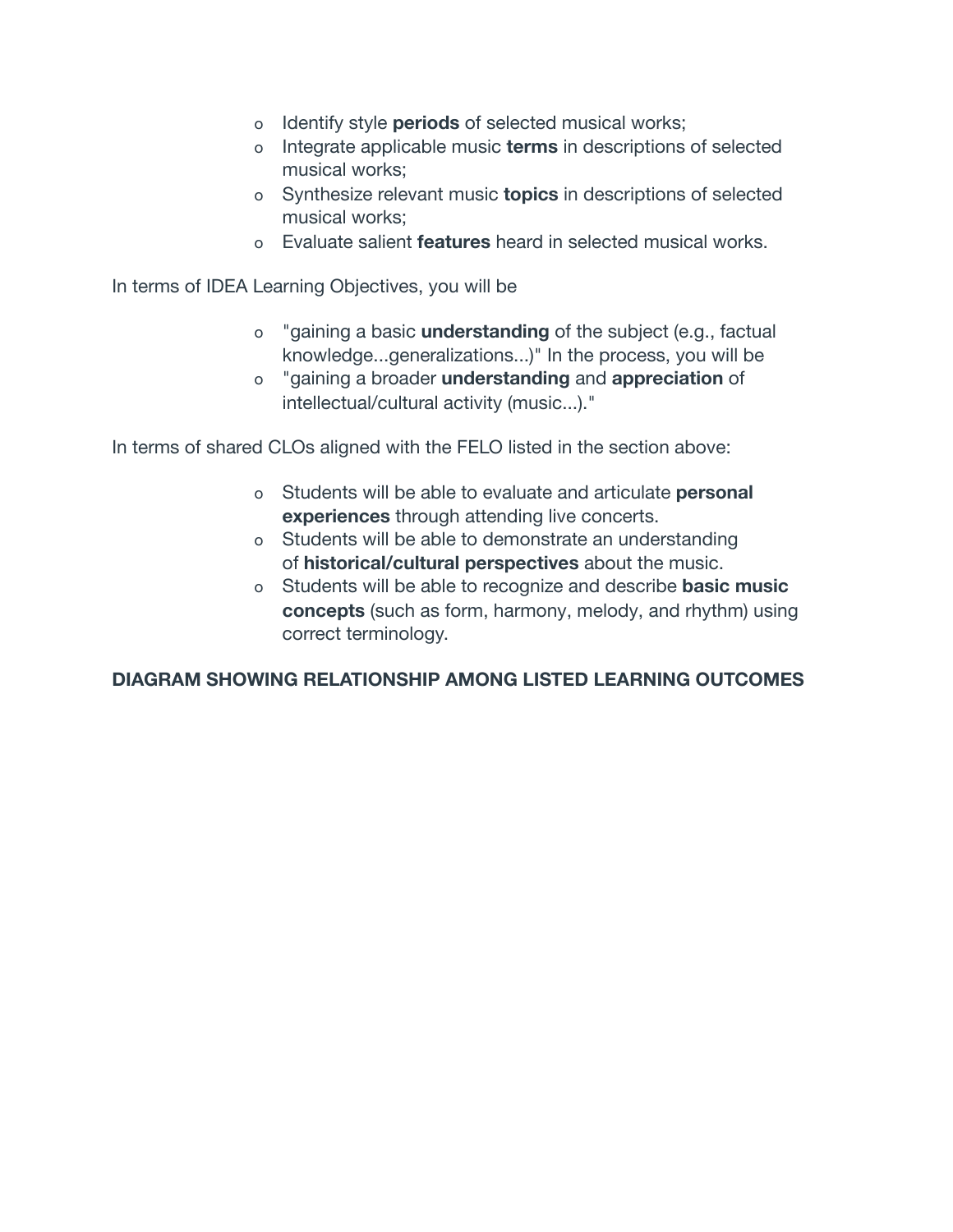## **CREDIT UNIT INFORMATION**

In the interest of providing sufficient time to accomplish the stated Course Learning Outcomes, this class meets the PLNU and WASC credit hour policy for a 2-unit class delivered over 15 weeks.

| <b>Estimated Number of Hours to Complete Course</b>                                                                                                                                                      |  |
|----------------------------------------------------------------------------------------------------------------------------------------------------------------------------------------------------------|--|
| It is anticipated that you will spend a minimum of 39 participation<br>hours per unit on course work (total $= 78$ hours for this 2-unit<br>course). The time estimates for this course are shown below: |  |

**ASSIGNMENTS HOURS**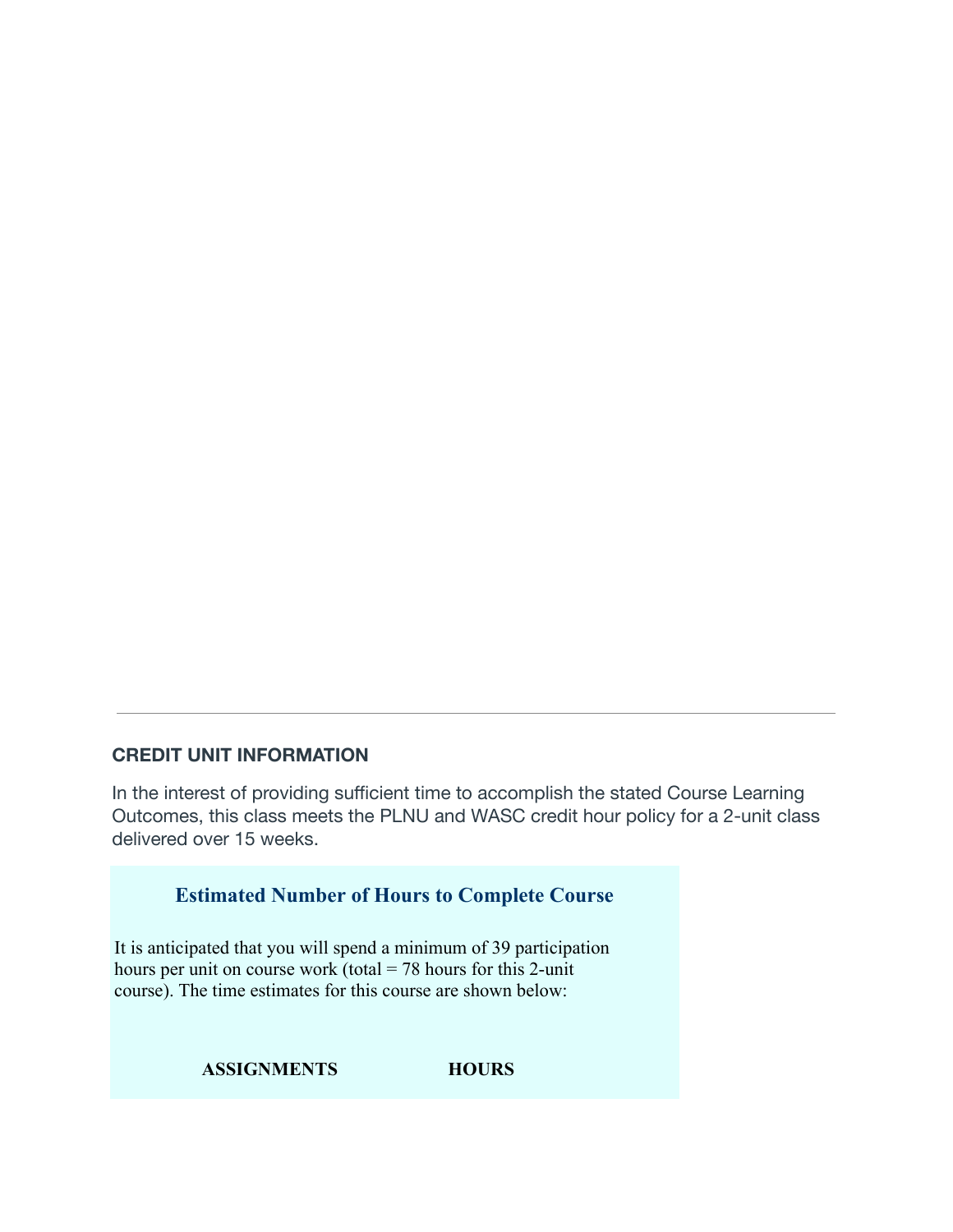| Video Lesson Project              | 17             |
|-----------------------------------|----------------|
| <b>Savvy Concertgoing Project</b> | 12             |
| Savvy Concertgoing Events         | 20             |
| Master Works Project              | 22             |
| <b>Conversation Project</b>       | 5              |
| Final Listening Exam              | $\overline{2}$ |
|                                   |                |

# **REQUIRED TEXTS AND RECOMMENDED RESOURCES**

All course materials, other than research materials, are embedded in or linked to from this Canvas course. Although you will not need to buy text materials, you will be required to purchase tickets and pay for parking at three specified music events. The total cost of these tickets and parking is expected to be in the range of an inexpensive textbook.

*Point Loma Nazarene University, as a non-profit educational institution, is entitled by law to use materials protected by the US Copyright Act for classroom education. Any use of those materials outside the class may violate the law. All supplemental materials posted on this course site or within other technologies used in this course (including videos, images, sound files, articles, book excerpts, or other documents) are provided for your personal academic use. These materials may be protected by copyright law and should not be duplicated or distributed without permission of the copyright owner.* 

# **ASSESSMENT AND GRADING**

Assignments will be hand-graded. You will be given credit on video lessons according to the percentage of acceptable answers. Everything else will be graded with the rubrics attached to the assignments.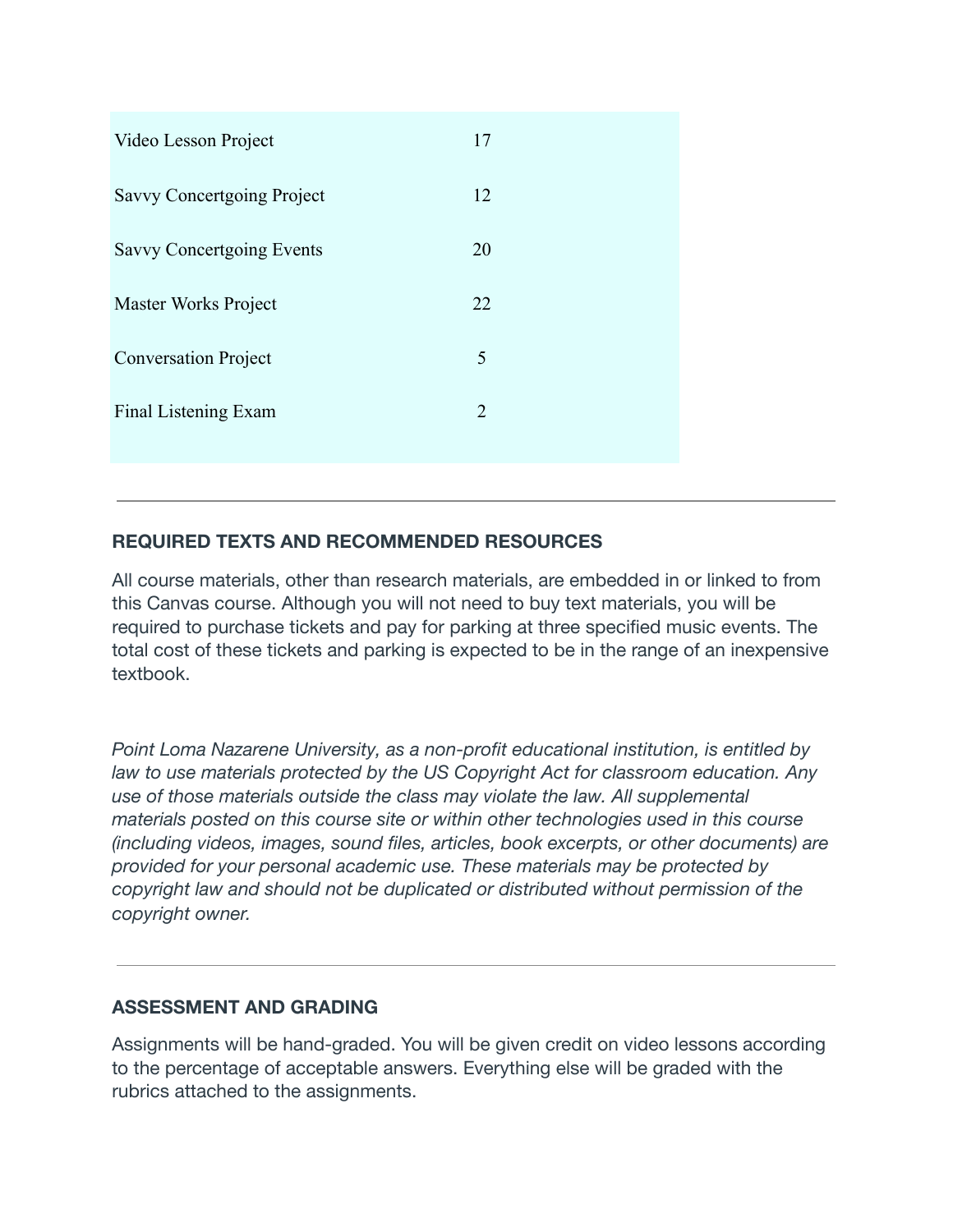# **Monitor Your Grade**

Your grades will be posted in Canvas 'Grades' beginning in Week Two of this course. It is important to read the comments posted in 'Grades' as these comments are intended to help you improve your work. Final grades will be posted by the PLNU grade entry deadline. Grades will be based on the following:

| <b>POINT DISTRIBUTION</b>            |             | <b>LETTER GRADES</b> |                                                                                                    |  |                                         |
|--------------------------------------|-------------|----------------------|----------------------------------------------------------------------------------------------------|--|-----------------------------------------|
| Video Lessons                        |             |                      | 20% A $\begin{array}{cc} 100 \text{ t} & 94 \\ \frac{9}{6} & \text{o} & \frac{9}{6} \end{array}$ C |  | $76$ t<br>74<br>$\%$ 0<br>$\frac{0}{0}$ |
| Savvy Concertgoing<br>Project        |             |                      | 20% A- 93% $\frac{t}{0}$ $\frac{90}{\%}$ C- $\frac{73}{\%}$ t                                      |  | 70<br>$\frac{0}{0}$                     |
| <b>SC Events and Report</b>          |             |                      | 20% B+ 89% $\frac{t}{0}$ $\frac{87}{9}$ D+                                                         |  | $69$ t<br>67<br>$\%$ 0<br>$\frac{0}{0}$ |
| <b>Master Works Project</b>          |             |                      | 20% B 86% $\frac{t}{0}$ $\frac{84}{%}$ D                                                           |  | 66 t 64<br>$\%$ 0<br>$\frac{0}{0}$      |
| <b>Conversation Project</b>          |             |                      | 5% B- 83% $\frac{180}{0\%}$ D-                                                                     |  | 63 t 60<br>$\%$ 0 $\%$                  |
| <b>Class Participation</b>           |             |                      | 5% C+ 79% $\frac{t}{0}$ $\frac{77}{\%}$ F $\frac{59}{\%}$ t 0%                                     |  |                                         |
| Final Listening Exam<br><b>Total</b> | 10%<br>100% |                      |                                                                                                    |  |                                         |

**Extra Credit:** You will earn up to 5% extra credit for participation in a PLNU choral or instrumental ensembleLinks to an external site., depending on your grade in that course. (Email me during finals week with your participation information.) You also will earn up to 3% extra credit per **approved on-campus music performanceLinks to an** external site. by submitting the Extra Credit On Campus Attendance Form for each.

#### **EXPECTATIONS**

#### **What I expect from you:**

#### **Time Commitment**

This course will require an average of 4 to 4.5 hours of your time on a weekly basis. It's okay to work ahead, but it's not okay to work behind. Group project assignments, especially, may require coordinated effort over the period of a few days or even weeks.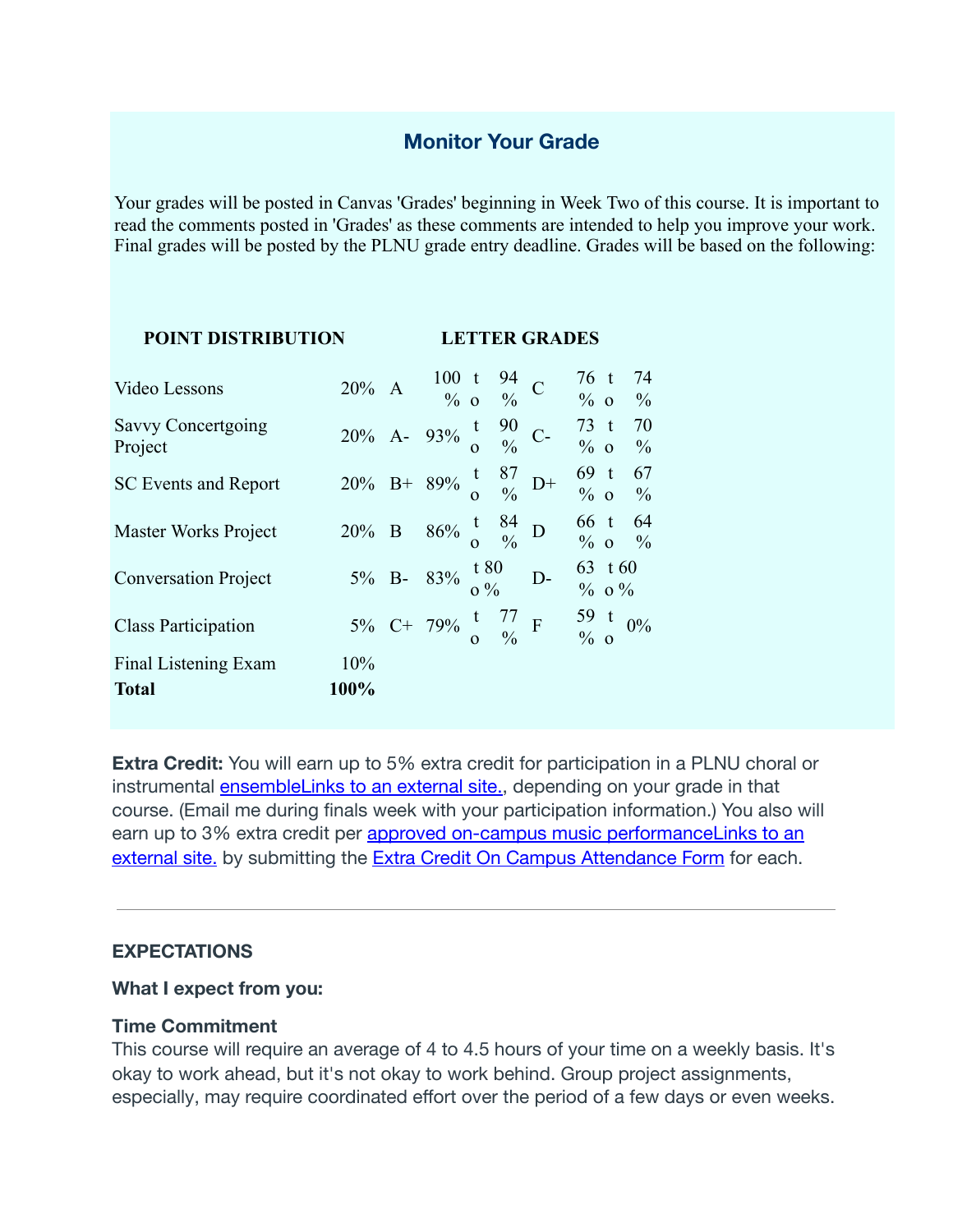#### **Canvas**

You are expected to log in to Canvas several times (minimum of 3 times) weekly to access course material, participate in learning activities and submit assignments. Check Canvas (and/or, depending on your settings, your email) daily, M-F, for announcements. If you need to know the technical steps to complete an assignment or work within the Canvas environment, click the 'Help' link in the gold bar at the top of the course menu and choose from the options in the 'Help' menu that may best suit your needs. Always search the Canvas Guides before seeking help from me or a Canvas expert. If you require additional technical support for Canvas access, contact the PLNU Help Center at 619-849-2222 or help@pointloma.edu.

#### **Netiquette**

Observe  [netiquette p](https://canvas.pointloma.edu/courses/55378/pages/netiquette)rinciples in all of your online communications.

## **Group Work**

In order to build a sense of community, to lighten your load and to provide you with the opportunity to learn from one another, some assignments for the course involve group work.

## **Concert Attendance**

This course requires attendance at three specified off-campus concerts. Carpooling is strongly encouraged, and carpool organization will be facilitated with free online software. In addition to these off-campus concerts, you may attend approved on-campus performances for extra credit. As an audience member on-campus or off-campus, always observe concert etiquette.

## **What you can expect from me:**

You can expect me to: work hard to facilitate your learning, be available to help you individually on an as-needed basis and be dedicated to your success. I will regularly post announcements for our class and will answer questions concerning assignments and course content. I will make best efforts to respond to your inquiries within 24 hours, M-F. Please be patient and know that I am responding to many students.

# **STATE AUTHORIZATION**

State authorization is a formal determination by a state that Point Loma Nazarene University is approved to conduct activities regulated by that state. In certain states outside California, Point Loma Nazarene University is not authorized to enroll online (distance education) students. If a student moves to another state after admission to the program and/or enrollment in an online course, continuation within the program and/or course will depend on whether Point Loma Nazarene University is authorized to offer distance education courses in that state. It is the student's responsibility to notify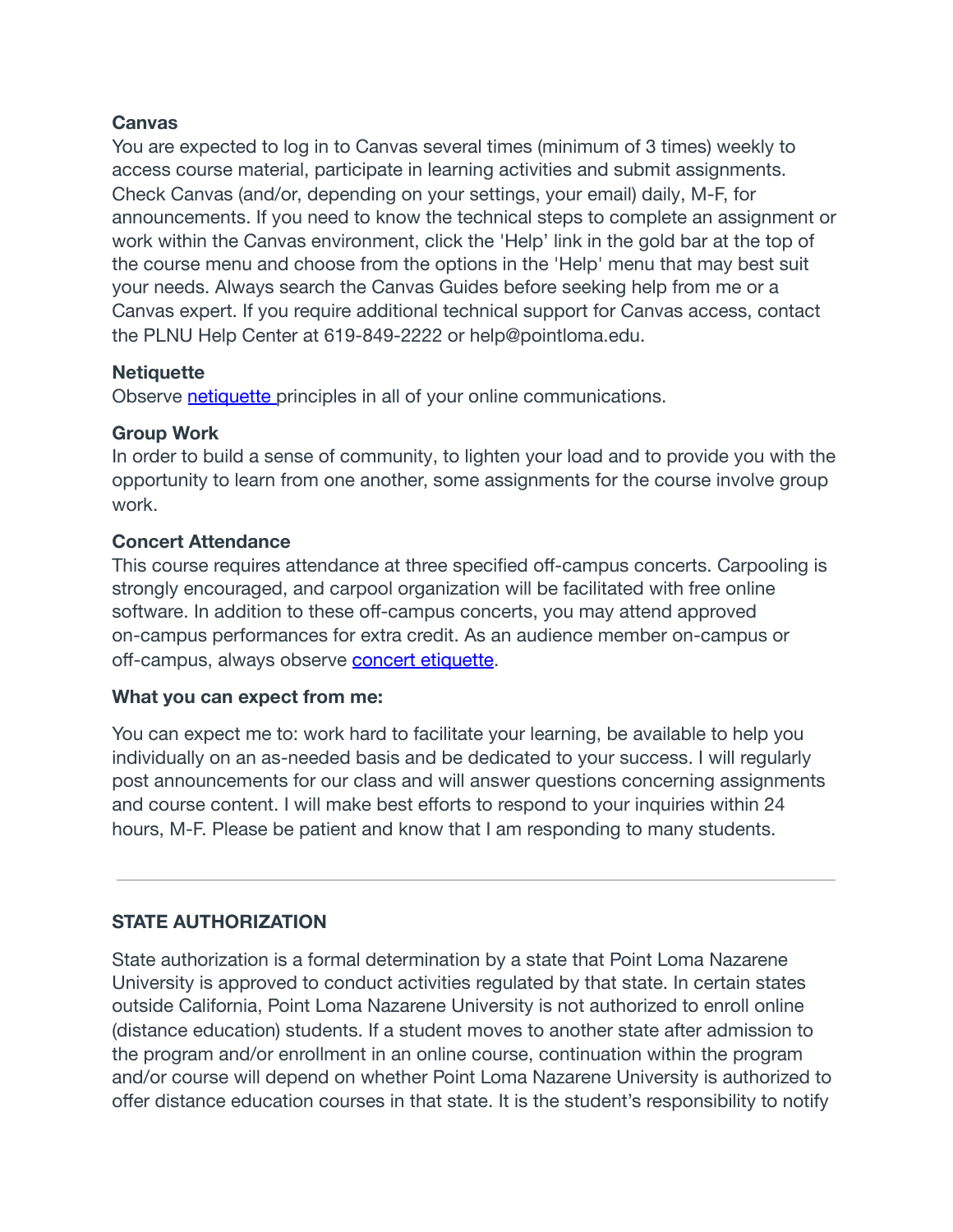the institution of any change in his or her physical location. Refer to the map on  [State](https://www.pointloma.edu/offices/office-institutional-effectiveness-research/disclosures)  [AuthorizationLinks to an external site.](https://www.pointloma.edu/offices/office-institutional-effectiveness-research/disclosures) to view which states allow online (distance education) outside of California.

#### **INCOMPLETES AND LATE ASSIGNMENTS**

All assignments are to be submitted/turned in before they are due—including assignments posted in Canvas. Incompletes will only be assigned in extremely unusual circumstances.

## **PLNU COPYRIGHT POLICY**

Point Loma Nazarene University, as a non-profit educational institution, is entitled by law to use materials protected by the US Copyright Act for classroom education. Any use of those materials outside the class may violate the law.

## **PLNU ACADEMIC HONESTY POLICY**

Students should demonstrate academic honesty by doing original work and by giving appropriate credit to the ideas of others. Academic dishonesty is the act of presenting information, ideas, and/or concepts as one's own when in reality they are the results of another person's creativity and effort. A faculty member who believes a situation involving academic dishonesty has been detected may assign a failing grade for that assignment or examination, or, depending on the seriousness of the offense, for the course. Faculty should follow and students may appeal using the procedure in the university Catalog. See  [Academic PoliciesLinks to an external site.](http://catalog.pointloma.edu/content.php?catoid=18&navoid=1278) for definitions of kinds of academic dishonesty and for further policy information.

## **PLNU ACADEMIC ACCOMMODATIONS POLICY**

If you have a diagnosed disability, please contact PLNU's Disability Resource Center (DRC) within the first two weeks of class to demonstrate need and to register for accommodation by phone at 619-849-2486 or by e-mail at DRC@pointloma.edu. See Disability Resource Center for additional information.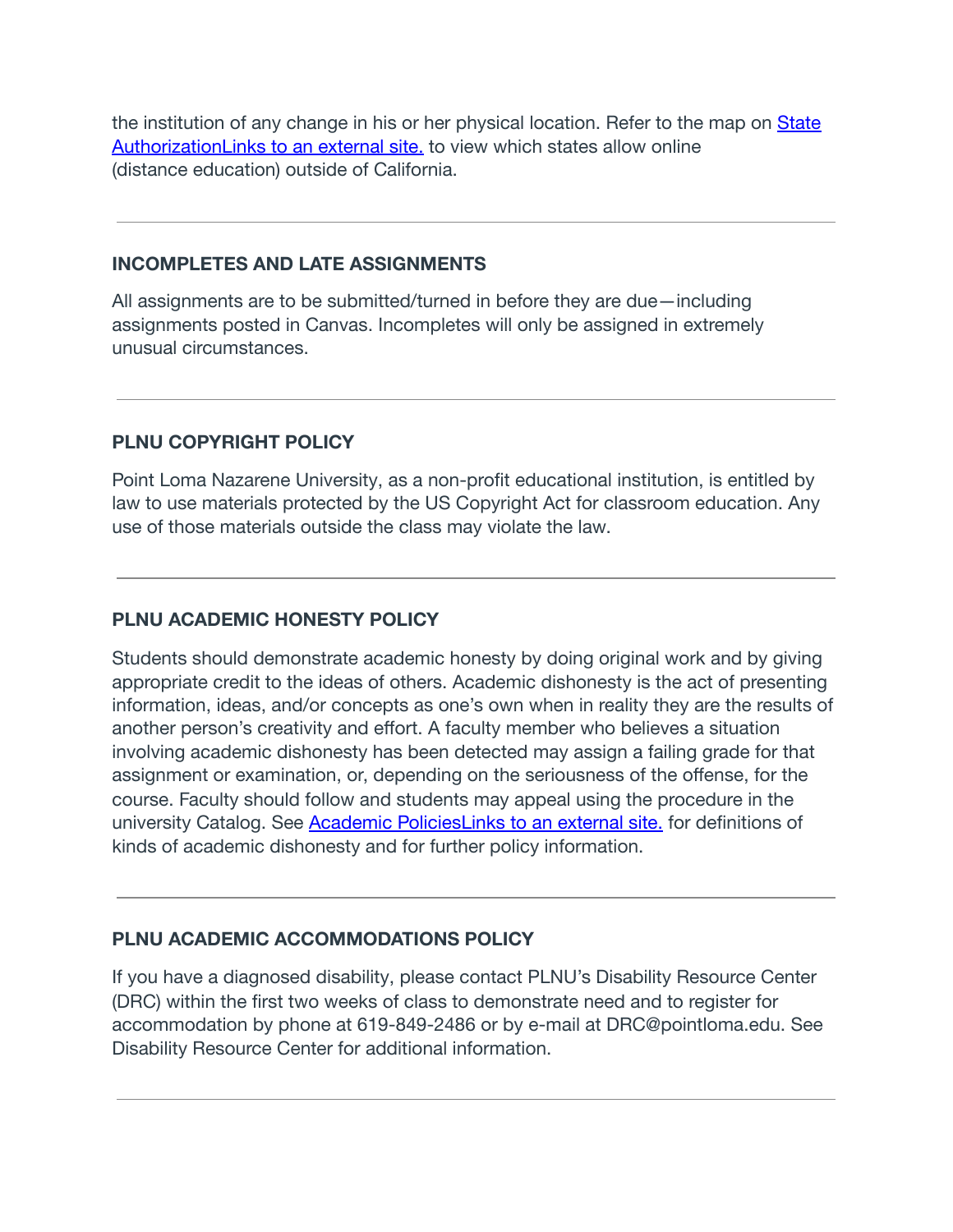## **PLNU ATTENDANCE AND PARTICIPATION POLICY**

#### **Face-to-Face Format**

Regular and punctual attendance at all classes is considered essential to optimum academic achievement. If the student is absent from more than 10 percent of class meetings, the faculty member can file a written report which may result in de-enrollment. If the absences exceed 20 percent, the student may be de-enrolled without notice until the university drop date or, after that date, receive the appropriate grade for their work and participation. See [Academic PoliciesLinks to an external](http://catalog.pointloma.edu/content.php?catoid=18&navoid=1278)  [site.](http://catalog.pointloma.edu/content.php?catoid=18&navoid=1278) in the Undergraduate Academic Catalog.

#### **Hybrid Format**

At Point Loma Nazarene University, attendance is required at all scheduled classes. Adult Degree Completion courses are taught in the hybrid format, which means some class meetings will be face-to-face and some will be online.

Attendance in the face-to-face classes is to be for the entire time of the class. Arriving late or leaving early will be considered a partial absence. A day of attendance in an online class is determined as contributing a substantive note, assignment, discussion, or submission that adds value to the course as determined by the instructor. Three days of attendance are required each week. (It may be any three days during the week.)

#### **Face-to-face Portion of the Hybrid course**

In blended or hybrid courses, if a student misses one face-to-face class then the faculty member will send an email to the student and the Director of Student Success warning of attendance jeopardy. There are no exceptions to this policy.If a student misses two face-to-face classes, the faculty member or Vice Provost for Academic

Administration (VPAA) will initiate the student's de-enrollment from the course without further advanced notice to the student. If the date of de-enrollment is past the last date to withdraw from a class, the student will be assigned a grade of "F" and there will be no refund of tuition for that course.

#### **Online Portion of the Hybrid Course**

If a student misses two online classes (fails to contribute to a discussion board) during the course, then the faculty member will send an email to the student and the Director of Student Success warning of attendance jeopardy. There are no exceptions to this policy.

If a student misses three online classes (fails to contribute to a discussion board by the due date) during the course, then the faculty member or Vice Provost for Academic Administration (VPAA) will initiate the student's de-enrollment from the course without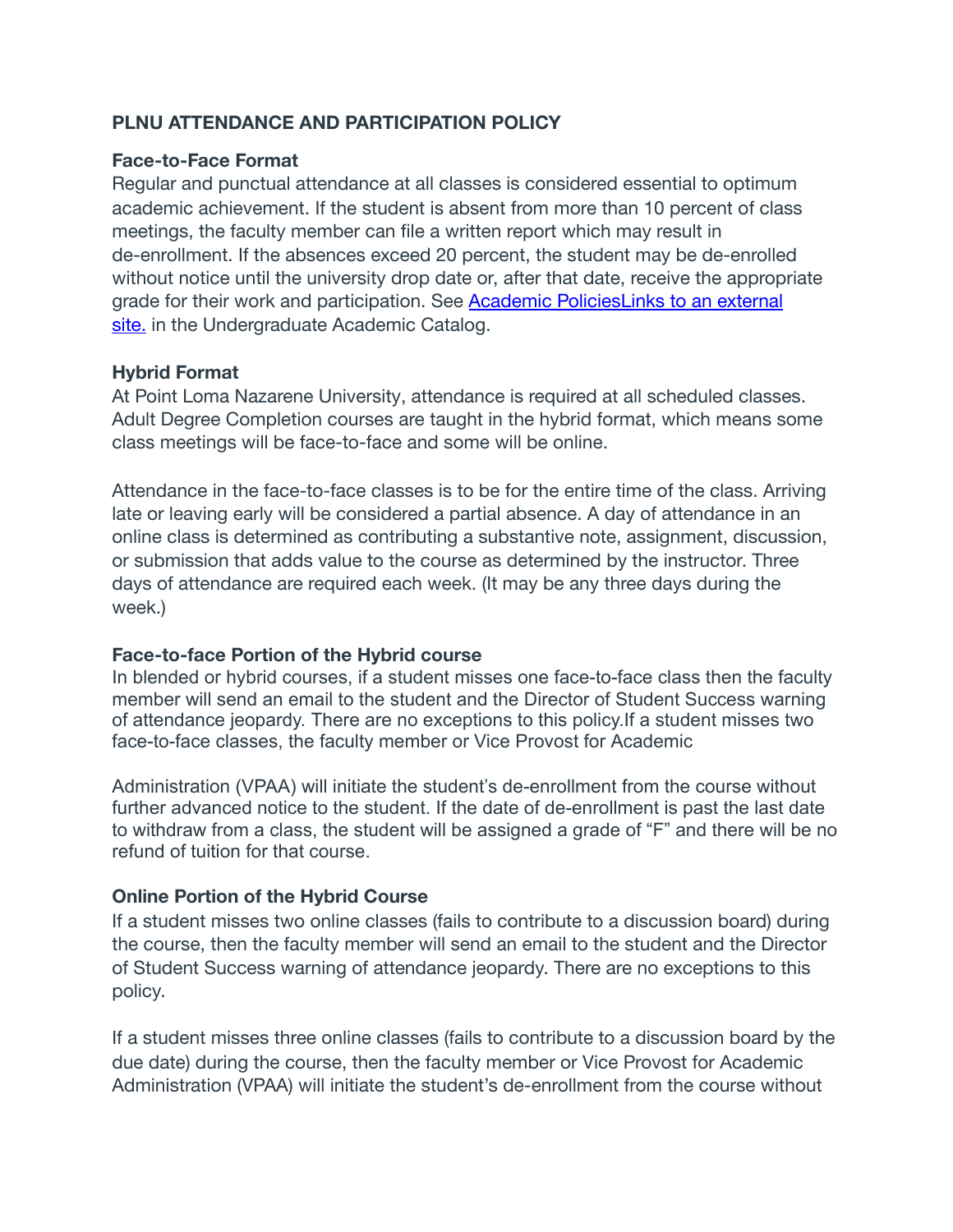further advanced notice to the student. If the date of de-enrollment is past the last date to withdraw from a class, the student will be assigned a grade of "F" and there will be no refund of tuition for that course.

1 missed F2F class = warning 2 missed F2F classes = de-enrollment 2 missed online classes = warning 3 missed online classes = de-enrollment

Online FormatStudents taking online courses are expected to attend each week of the course. Attendance is defined as participating in an academic activity within the online classroom which includes posting in a graded activity in the course. (Note: Logging into the course does not qualify as participation and will not be counted as meeting the attendance requirement.)

Students who do not attend at least once in any 3 consecutive days will be issued an attendance warning. Students who do not attend at least once in any 7 consecutive days will be dropped from the course retroactive to the last date of recorded attendance.

#### **SPIRITUAL CARE**

Please be aware PLNU strives to be a place where you grow as whole persons. To this end, we provide resources for our students to encounter God and grow in their Christian faith.

If students have questions, a desire to meet with the chaplain or have prayer requests you can contact the  [Office of Spiritual DevelopmentLinks to an external site.](https://www.pointloma.edu/offices/spiritual-development) .

#### **USE OF TECHNOLOGY**

In order to be successful in the online environment, you'll need to meet the minimum technology and system requirements; please refer to the *[Technology and System](https://help.pointloma.edu/TDClient/1808/Portal/KB/ArticleDet?ID=108349)*  **Requirements Links to an external site.** information. Additionally, students are required to have headphone speakers compatible with their computer available to use. If a student is in need of technological resources please contact  [student-tech-request@pointloma.edu .](mailto:student-tech-request@pointloma.edu)